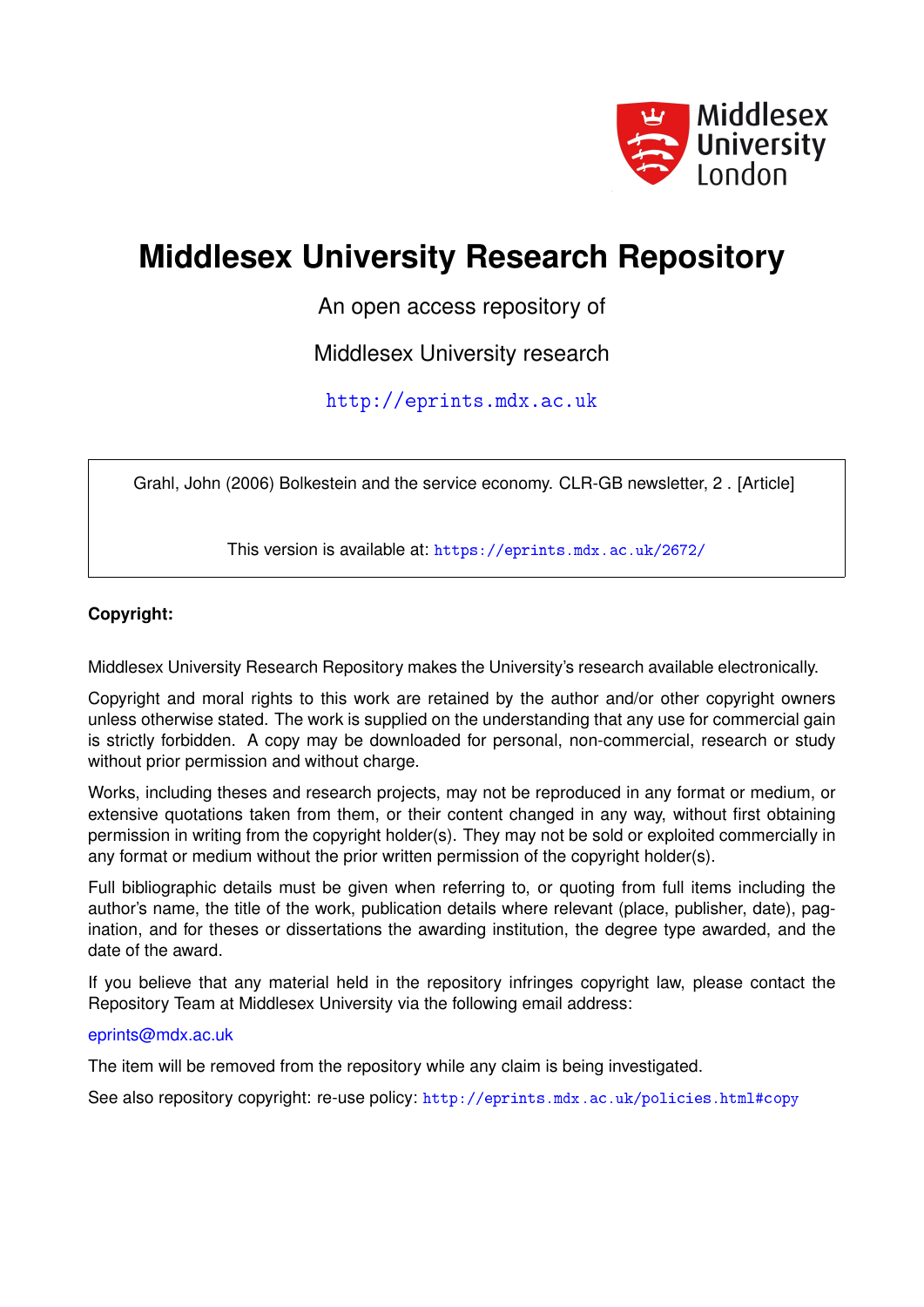# European Institute for Construction Labour Research - GB Office

# **CLR-GB**

# Newsletter 2/2006

The CLR-GB Office is a platform linking CLR activities at EU and GB levels as well as trade union and academic work in GB in the field of Construction Labour Research. It will support related initiatives specific to GB.

## Introductory Note:

You may have noticed that we have published less Newsletters and introduced an additional way of information and communication: 'Mail extra'. We would greatly welcome a response relating to this change.

A new publication in CLR-Studies is about to be published in English, French and German, Jan Cremers, Jörn Janssen (ed.) Shifting Employment: Undeclared Labour in construction. This book is an account of the present precarious situation of the contract of employment across Europe. The 'Services Directive' would further undermine remaining regulations for the protection of labour. Labour rights in the European labour market are indeed being targeted from all sides and everywhere, in the Scandinavian and Benelux countries as well as in Germany, France and other states who pride themselves to defend the European Model. Britain and Poland may be the exception. And the construction industry is one of the most vulnerable sectors. It was no coincidence that the Institute of Employment Rights asked Charles Woolfson and Jan Cremers from CLR to speak at their conference 12 July 2006 on 'The draft Services Directive versus Social Europe' (report in CLR-News 3/2006). The EFBWW has issued an evaluation of the last draft

and a letter to the President of the European Commission (our last Mail extra).

In the previous CLR-GB Newsletter we announced that we would continue discussing the Services Directive. We are well aware that information and sensitivity is not as much developed in Britain as it is in most continental countries. This is why we decided to use the whole space for an article by John Grahl, explaining the background and contents of the Directive in relation to neo-liberal policy which tends to regard any regulation as detrimental to competition and hence economic prosperity.

We hope that this Newsletter will inspire you to join our AGM on 5 December 2006 at the University of Westminster, to discuss our 2007 programme.

Jörn Janssen/CLR-GB, 7 November 2006

### Bolkestein and the Service Economy

The European Commission's proposed Directive on Services in the Internal Market (Bolkestein Directive) was an astonishing attack on the social models of the member states in general and on the rights of workers in particular. Although some of its teeth have now been drawn by the European Parliament (after a massive and almost universal campaign against it) the Directive is still a threat to the effective regulation of market economies.

The growing importance of services in economic life results directly from their growing weight in output and employment. Services raise particular difficulties for the project of international trade liberalisation because often they cannot be delivered from a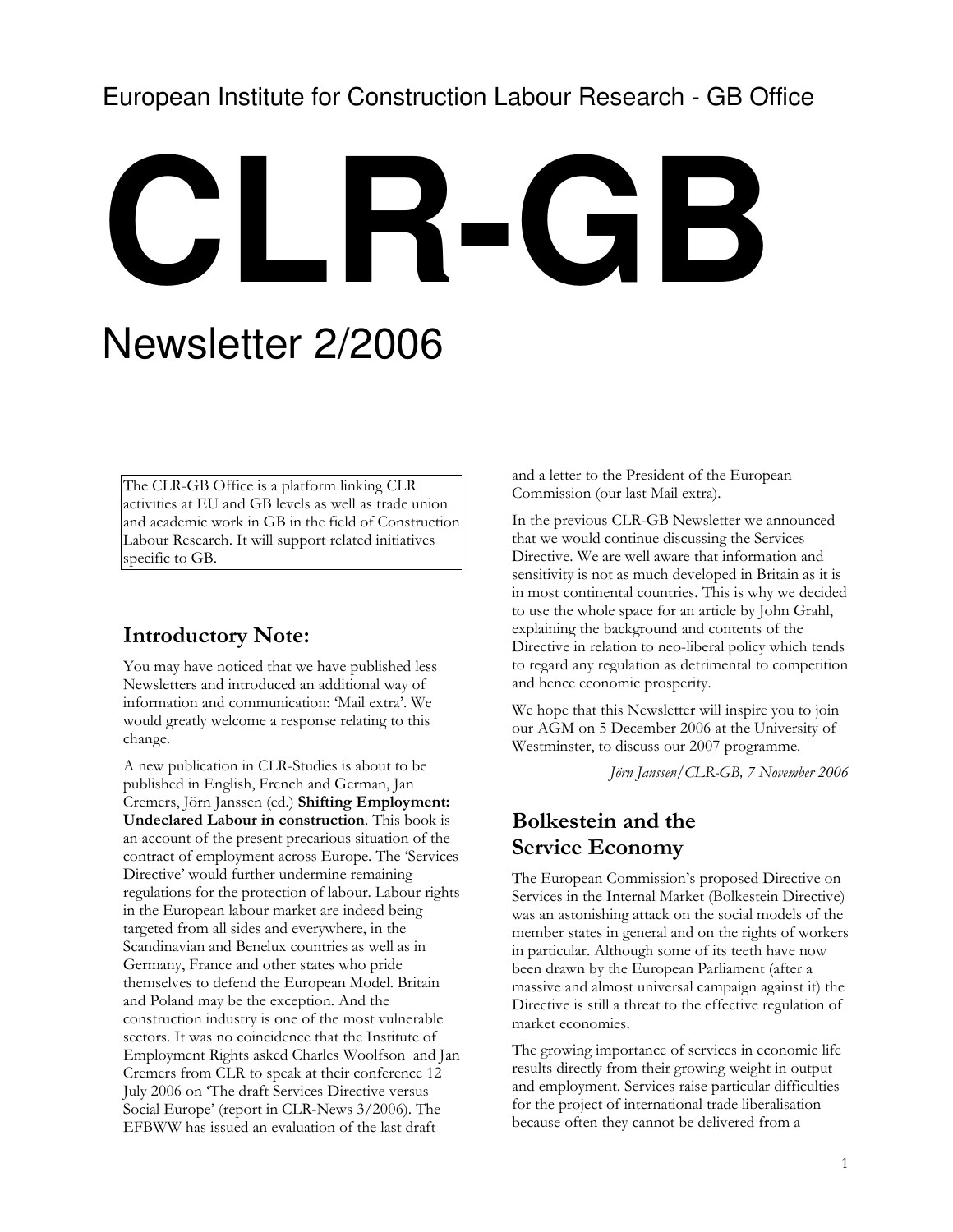distance but require the presence of the service supplier in the country which makes use of them. Thus it is not usually possible to separate trade issues from issues of international investment and the international movement of labour.

#### The services report

It is important to note that the Bolkestein Directive was produced by the Directorate-General for the internal market (of which Frits Bolkestein was Commissioner between 1999 and 2004). The issues concerned the functioning of markets which have already been fully liberalised in principle; they are therefore EU issues to be determined by qualified majority vote in the Council and with full co-decision powers for the European Parliament. However, the actual draft Directive made such vast incursions into member state autonomy that it might well have been challenged on these grounds, had the Parliament not drastically reduced its scope and impact.

The specific character of Frits Bolkestein, a convinced neoliberal, may also have influenced the course of events. He is an economic liberal of very long standing, having represented the VVD in the Dutch Parliament for some twenty years. He takes a robust view of the need for market-oriented reforms in the European economy.

In any case, the Commission (2002), in pursuit of the Lisbon objective of service sector liberalisation, produced a report on the 'State of the Internal Market for Services'. Although the Commission shares the neoliberal Zeitgeist of most ruling groups in Europe, it is often more royalist than the king. Most proponents of the market economy recognise that many conceivable markets do not exist because there is little or no need for them. To the Commission on the other hand, the absence of any Europe-wide market is usually taken as a highly damaging consequence of non-tariff barriers. So it was with the Report's identification of barriers to the cross-border movement of services. These relate to the fact that it is often necessary to have a presence in the importing country in order to deliver a service there. Thus service suppliers might need to establish themselves in that country, obtain inputs there, carry out marketing, distribute and sell the service concerned, and perhaps provide further services after sale. Each step could involve difficulties.

#### The Bonfire of Controls

On the basis of the report on barriers to trade in services, Bolkestein's Directorate-General for the Internal Market prepared a draft Directive on Services in the Internal Market (European Commission, 2004). This had two outstanding features.

Firstly, it sought to apply the principle of home country control to all transactions in services. That is, service providers operating in another member state would not be subject to regulation, of any kind, by that state, but would remain under the exclusive supervision only of their home country.

The actual service provision activity would take usually place, in whole or in part, in the host country but would somehow be regulated, at a distance, by the home country. It was never made clear, in any of the discussions, how this could work – except by miracles of administrative 'cooperation' by the governments of the member states concerned. Nor was there to be any attempt at approximation of regulatory standards – rather, mutual recognition of regulatory regimes was to be, as far as possible, 'automatic.'

The legal chaos threatened by this approach to integration deprived the proposal of support from jurists. In essence the rules applicable to a service activity would become not only arbitrary – any one of twenty-five regimes might apply depending on the origin of the provider – but also potentially compound – if a dentist and an anaesthetist came from two different member states - the service activity they provided together might be governed by two different regulatory systems, both of them external to the country where the service was being provided, that is, that of the patient.

Secondly, and in order to consolidate the regulatory disarmament of service-importing countries, the draft directive specifically outlawed a whole range of regulatory procedures. According to Article 16 host governments would not be allowed to:

- oblige a service provider to be established on their territory;
- require a service provider "to make a declaration or notification to, or to obtain an authorisation from, their competent authorities, including entry in a register or registration with a professional body or association in their territory";
- require the service provider to have either an address or a representative in the host country;
- oblige the provider to comply with national requirements for service providers;
- restrict the use of self-employed workers by a service provider;
- require the service provider to possess an identity document issued by host authorities.

Further, Section 2 of the draft imposed drastic limits on the supervision of service activities in general, whether the provider was domestic or external. It did permit authorisation procedures for services where there was an "overriding" reason of public interest, but even these, exceptional, procedures prevented host authorities from using many measures. For example, they were not permitted to: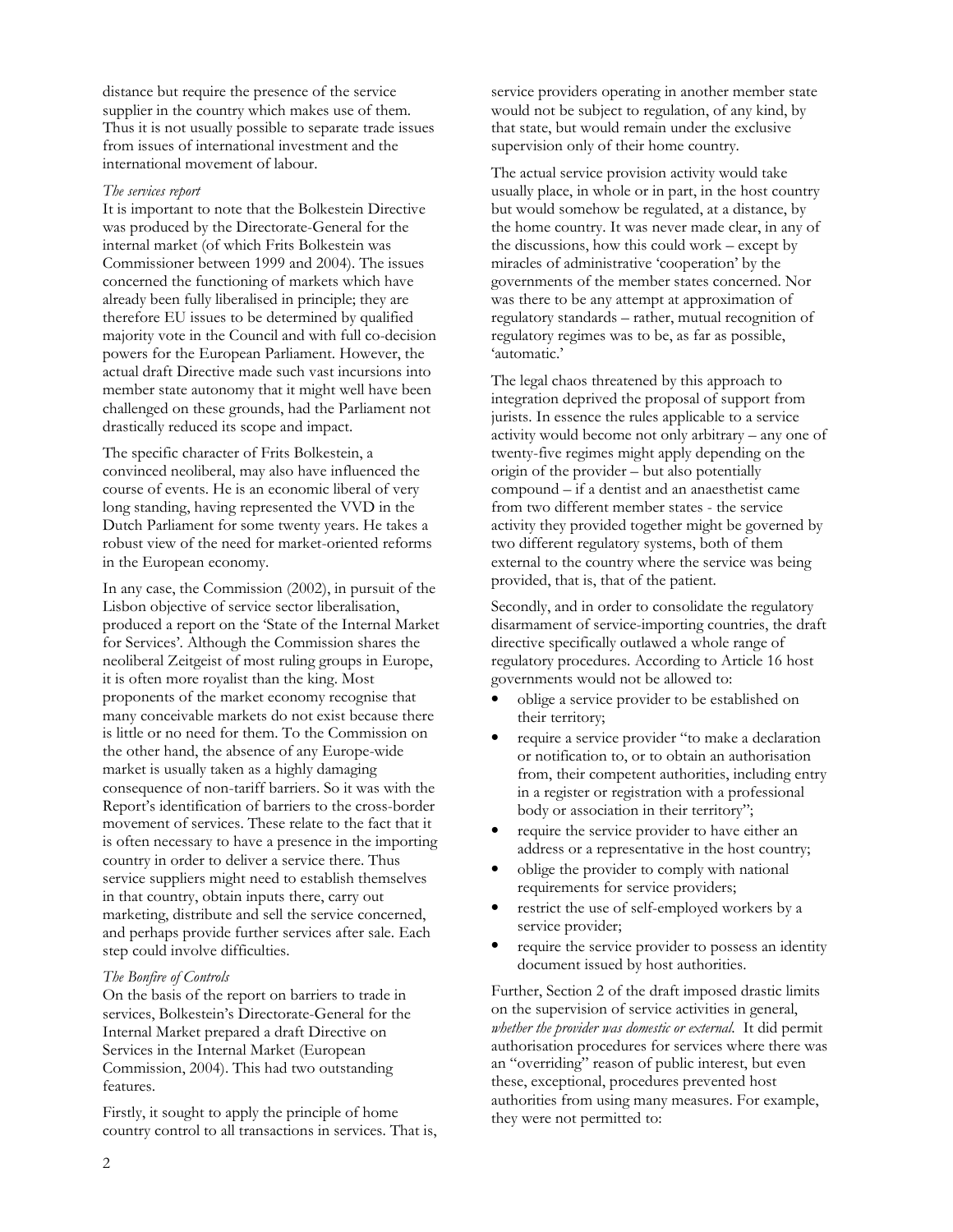- require a service provider to be resident on their territory;
- make service provision subject to a demonstration of economic need;
- require a financial guarantee;
- require registration for a period of time prior to service provision;
- restrict the freedom of a service provider to choose between presence as branch, subsidiary or agency.

In addition, a large number of administrative requirements would be made subject to strict limitations – that is, they would be permitted only if they could be shown to be non-discriminatory, justified by an "overriding" public interest and "proportional" (that is, not more stringent than was required to meet their objective). The requirements so limited included:

- the imposition of territorial or quantitative limits on service providers (such as a minimum distance between them);
- restrictions on the legal form of a service provider (for example, require the provider to be non-profit making, or a limited company);
- requiring minimum capital to be held by the provider, or require the management of a service provider to have specific qualifications;
- requiring minimum or maximum prices for the service;
- requiring a service provider to offer specific other services with the service concerned;
- require a certain number of workers to be employed;
- restrict specific providers for any other reason than lack of professional qualifications.

Further, no new restrictions of such a nature were to be introduced without the Commission being informed and reasons given for their introduction. The Commission would then have the power to strike down such rules or regulations.

The cumulative effect of these proposed restrictions would be to render it extremely difficult and often impossible for governments or other authorities to control service activities. They would, in fact, find it difficult even to inform themselves about what service activities were taking place on their territory without breaking these rules. In order to bring about market integration of very dubious value it would subvert the entire regulatory structure of every member state and replace these relatively coherent structures, rooted in specific social histories, with the most complete anarchy.

The immediate and massive opposition to Bolkestein certainly contributed to the climate in which the EU suffered a drastic loss of legitimacy, demonstrated by

the rejection, in France and the Netherlands, of the Constitutional Treaty.

Health Care, Posted Workers, Services of General Interest It is clear that the draft directive did have very serious implications for employment rights and that these were intentional. The situation for a worker who takes up indefinite employment in another member state is clear; the employment relationship is governed by the employment rules of the host country and the worker receives the full social security rights of the host country. This approach was firmly established at a time when the European social models were perceived as the political basis for the market economy; failure to give full national treatment to migrant workers was seen at that time as a barrier to integration.

At an advanced stage of integration, however, increasing difficulties resulted from temporary movements of workers, often linked to the provision of services. These 'posted' workers might have employment contracts in their countries of origin (or in third countries) but they spent short periods of time in another member state. A notorious example of these problems arose from the presence of British construction workers in Germany in the first half of the 1990s, during the reconstruction boom in the Eastern Länder. Supplied by Dutch intermediaries, these workers broke every rule of the German employment regime, from limitations on hours of work, through health and safety regulations to basic compliance with the tax laws.

The Posting of Workers Directive of 1996 attempted to bring some order to this chaotic situation. It specified that workers temporarily active in another member state (usually in order to provide some service) would be covered by a core of basic employment rights laid down by the host country, even though this might fall well short of full 'national treatment'. Thus the host country's maximum working periods, minimum rest periods, minimum rates of pay, health and safety rules, and equal opportunities rules would all apply, even though, for example, such workers would not be integrated into the host country pension system.

However, even this very limited constraint on the employment of workers in other countries was seen as a barrier in the Bolkestein proposal. The draft recognised, in Article 24, that the host country authorities would have to be responsible for ensuring that the posted worker was actually accorded national treatment. In the same article, however, it proceeded to tie the hands of these authorities by forbidding them:

• to require posted workers to be authorised or registered;